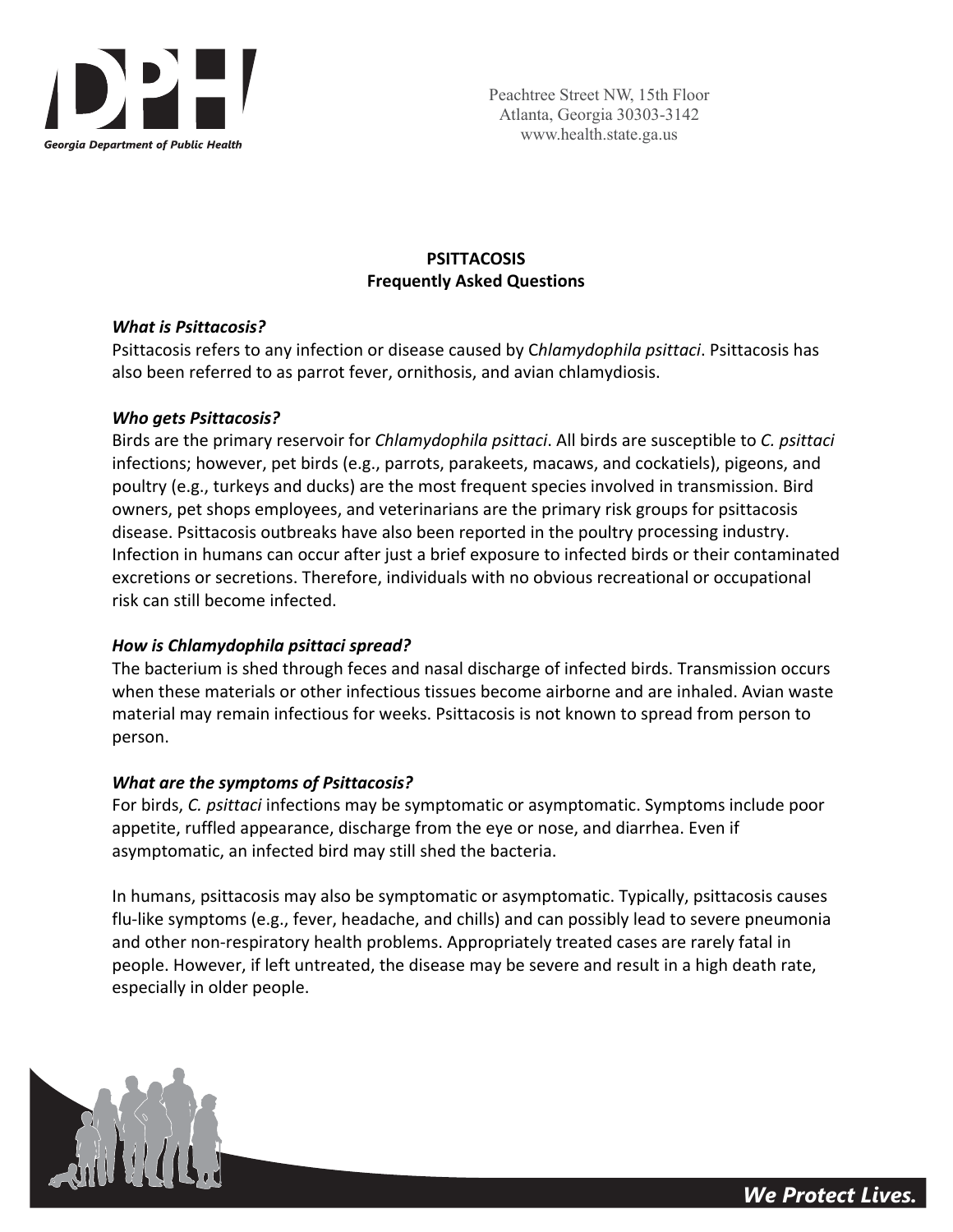

### *How soon do symptoms occur?*

The incubation period (i.e., time between exposure to the bacteria and onset of illness) is 5 to 14 days. Longer periods have been reported.

### *Does past infection with Psittacosis make a person immune?*

Past infection does not provide lifelong immunity to Psittacosis.

## *What is the treatment for Psittacosis?*

Psittacosis is treated with antibiotics such as tetracycline, doxycycline, erythromycin, and azithromycin. Contact your healthcare provider for appropriate diagnostic testing and treatment. If left untreated, psittacosis can become severe, especially in immune‐compromised persons. Tetracycline is also effective in birds. Contact your veterinarian for appropriate treatment.

## *What can be done to prevent the spread of Chlamydophila psittaci?*

For pet birds, the cage should be cleaned often so that waste material does not accumulate, dry, and become airborne. Currently, the law requires that birds from the parrot family imported from foreign countries be quarantined prior to sale. During this time, they are given feed containing tetracycline. However, the duration of quarantine is typically shorter than the 45 days required for proper treatment. Consequently, federal authorities recommend that breeders and importers make certain all domestic nestlings and imported birds are given tetracycline in the feed for the 45 continuous days to prevent the spread of psittacosis from birds to humans.

For pet birds that are suspected to be infected, contact your veterinarian for diagnosis and treatment. Keep circulation of feathers and dust to a minimum. To assist with this, wet mop floors with disinfectants frequently, spray floors with disinfectant solutions prior to sweeping, and prevent wind or air currents from circulating contaminated dust.

#### *Where can I get additional information on Psittacosis?*

Contact the Georgia Department of Public Health, Epidemiology Branch at 404‐657‐2588.